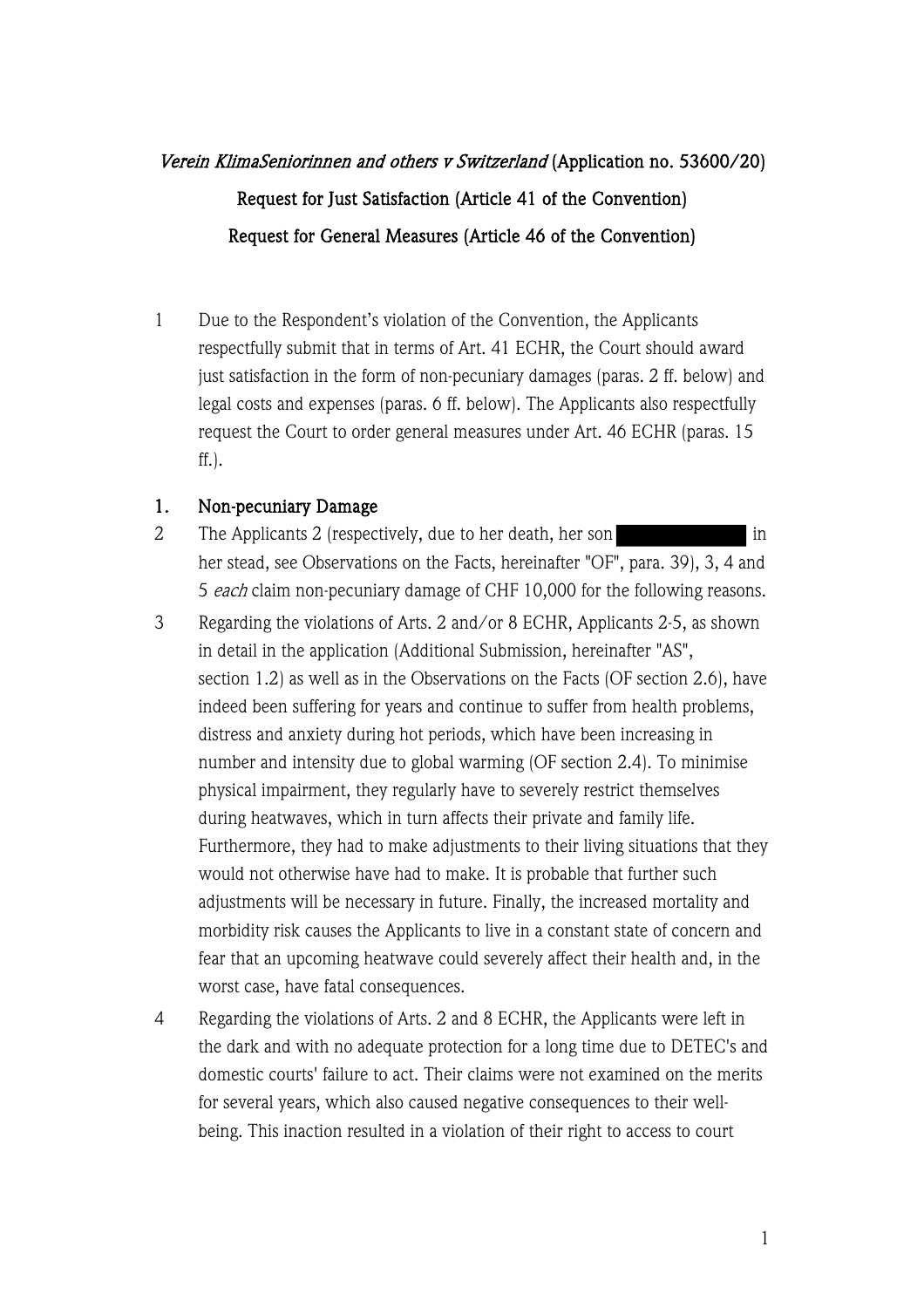under Art. 6 ECHR and their right to an effective remedy under Art. 13 ECHR.

5 In view of the physical and mental sufferings described, taking into consideration the violations of their procedural rights, and in the light of the Court's practice in comparable cases, $<sup>1</sup>$  the Applicants request the Court to</sup> award each of the Applicants 2-5 compensation for non-pecuniary damages in the amount of CHF 10'000.

## 2. Costs and Expenses

- 6 Under the title of costs and expenses, the Applicants claim a total amount of CHF 324'249.25 (including VAT<sup>2</sup>). The sum comprises, on the one hand, lawyers' fees totalling CHF 315'249.25 (including VAT) and, on the other, costs imposed by the Swiss courts totalling CHF 9'000.003.
- 7 The Applicants substantiate this amount with the enclosed fee note (doc. 1), which entails a detailed list of legal activities. The total sum of lawyers' fees may seem high; however, it is justified by the complexity and novelty of the proceedings that had to be conducted before the national instances as well as before the European Court of Human Rights, and the importance of the case. Additional complexity arose from the ongoing changes in the relevant fundamentals over the last five years, not only in factual, but also in political and legal terms. Before each instance, it was necessary to address the new circumstances that had arisen in the meantime.
- 8 The great effort required for the procedure is evident from the legal documents submitted in each instance: See Application docs. 14, 16 and 18, the Application to the Court as well as the Observations on the Law/Reply to the Respondent's observations on the law and Observations on the

 $^{\rm 1}$  Regarding non-pecuniary damages for violations of Art. 6 ECHR: *Sabeh El Leil v. France* [GC], no. 34869/05, § 75; *Chatellier v. France,* no. 34658/07, § 49; *Lawyer Partners A.S.* v. Slovakia, no. 54252/07, § 60. Regarding non-pecuniary damages for violations of Art. 8 ECHR: *Deés v. Hungary,* no. 2345/06, § 29; *Mileva v. Bulgaria,* no. 43449/02, § 118 f.; Brânduşe v. Romania, no 6586/03, § 83.

 $^2$  The applicable rate of VAT (Mehrwertsteuer, MWST) changed in the course of the proceedings. From the beginning of the case until 31 December 2017, the rate was 8%. Since then, the rate has been 7.7% until today. The corresponding VAT surcharges are detailed in the enclosed fee note (Annex).

<sup>3</sup> See judgement of the Federal Administrative Court of 27 November 2018 (Application doc. 16), p. 24, imposing CHF 5'000, and judgement of the Federal Supreme Court of 5 May 2020 (Application doc. 18), p. 16, imposing CHF 4'000.00. In accordance with practice, DETEC did not charge any costs for the first-instance proceedings (Application doc. 15).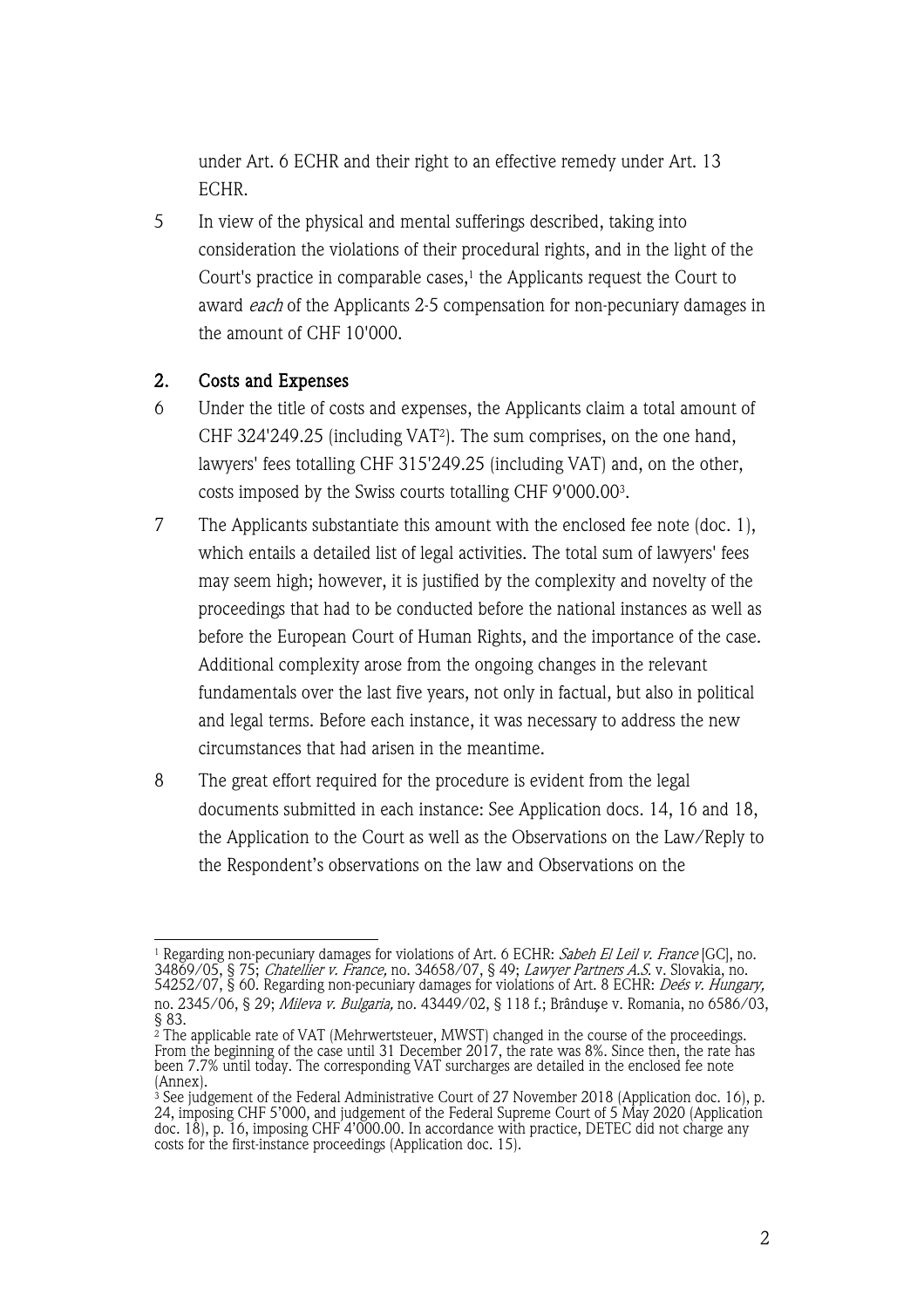Facts/Reply to the Respondent's observations on the facts submitted together with this request.

- 9 The effort is documented by the enclosed detailed fee note (Annex). The legal fees are composed of the following partial amounts:
	- Proceedings before the federal administrative authorities: CHF 84'218.40 (including VAT of 8%)
	- Proceedings before the Federal Administrative Court: CHF 31'503.70 (including VAT of 8% or 7.7% respectively)<sup>4</sup>
	- Proceedings before the Federal Supreme Court: CHF 38'267.95 (including VAT of 7.7%)
	- Proceedings before the European Court of Human Rights<sup>5</sup>: CHF 161'259.20 (including VAT of 7.7%).
- 10 As mentioned above, the present case raises numerous new and complex questions of law and fact<sup>6</sup>, some of which have changed and continue to change throughout the procedure. For these reasons, it was necessary to work on the matter in a team of lawyers to safeguard the interests of the applicants at all times, both before national instances and before the European Court of Human Rights.
- 11 Until the end of March 2019, the legal representation of the Applicants was carried out jointly by Ursula Brunner and Martin Looser, both partners at ettlersuter Rechtsanwälte, and Cordelia Bähr, partner at bähr ettwein rechtsanwälte. All of them have in-depth expertise in environmental law, with each of them having a different focus. Due to the serious illness of Ursula Brunner in spring 2019 and her passing on 17 July 2019, the representation was since then carried out by Cordelia Bähr together with Martin Looser. In so far as it was necessary for the diligent legal representation of the Applicants, the lawyers mentioned were assisted by associates of *ettlersuter Rechtsanwälte*. For full transparency, the fee note

<sup>&</sup>lt;sup>4</sup> See footnote 2.<br><sup>5</sup> Services rendered until and including Friday, 8 October 2021.

 $^6$  For an overview, please refer to the tables of contents in the original request to several bodies of the Federal Administration of 25 November 2016 (Application doc. 14 p. 152 ff. [german: p. 209 ff./english: p. 358 ff.) as well as to the appeals to the Federal Administrative Court (Application doc. 16, p. 50 f. *[p. 430 f.]*) and the Federal Supreme Court (Application doc. 18 p. 74 f. *[german: p. 576 f./english: 648 f.)*] of 26 May 2018 and of 21 January 2019.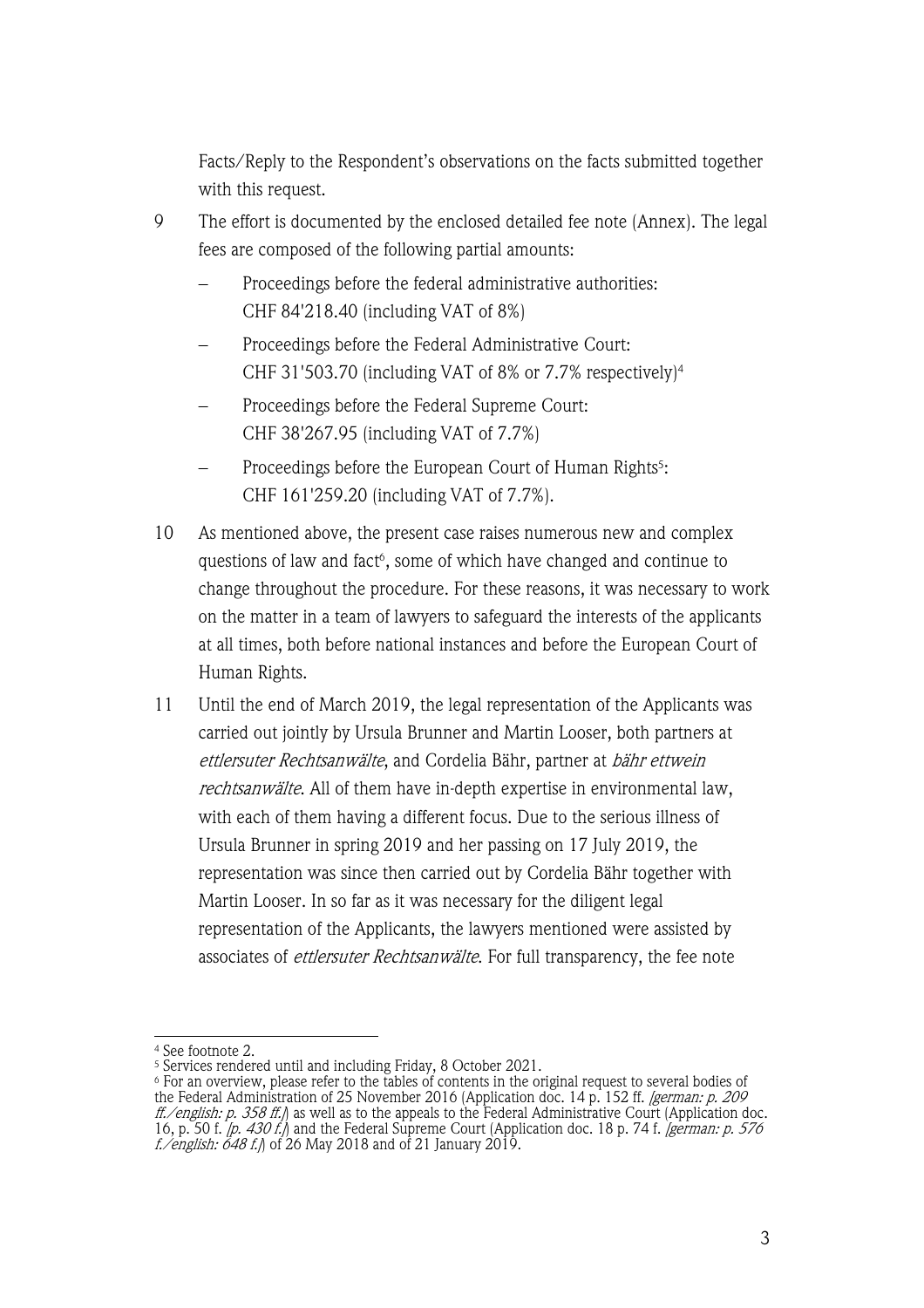submitted to the court (Annex) contains a detailed list of the services rendered.

- 12 In addition, it should be noted that, since the inception of the case, the Applicants have been charged a uniform - and by Swiss standards low - hourly rate of CHF 280 (excluding VAT) for all legal services rendered by all lawyers involved.
- 13 Finally, all costs and expenses detailed in the fee note (Annex) were or will be invoiced, pursuant to the contractual obligations between the Applicants and the assigned attorneys. The Applicants did not apply for legal aid before the national authorities and - under Swiss law - would not have been entitled to do so. Therefore, no deductions can be made in that regard.
- 14 For the reasons set out above, the Applicants request the Court to award full compensation for all costs and expenses incurred.

## 3. General Measures

- 15 The case of the Applicants shows a systematic failure of the Respondent to take all necessary and appropriate measures to ensure that the Applicant's rights under Arts. 2 and 8 ECHR are not violated by the detrimental effects of heat waves. To prevent such effects - and thereby to protect the Applicants' rights -, the Respondent is required to take all necessary measures to do its share to prevent a global temperature increase of more than 1.5°C above preindustrial levels (see AS para. 57 and Observations on the Law, hereinafter "OL", section 2.3.4.1).
- 16 In fact, as shown in detail, the Respondent has not set itself sufficiently ambitious targets in this regard. Firstly, the Respondent's climate strategy for 2030 and 2050 is far from being sufficient to make a fair share contribution to limiting global warming to 1.5°C above pre-industrial levels (OF section 2.10). Secondly, the Respondent has not taken the necessary measures to meet its insufficient climate targets for 2020 (AS para. 17 and 19 ff.; OF section 2.11).
- 17 These breaches of rights of the Convention are affecting the Applicants directly and seriously (OF section 2.5 and 2.6; OL section 2.2). Further, any potential future individual Applicant in the same situation would see their rights violated in the same way. There is, therefore, a systemic issue at the root of the case. At the same time, the insufficiency of the measures taken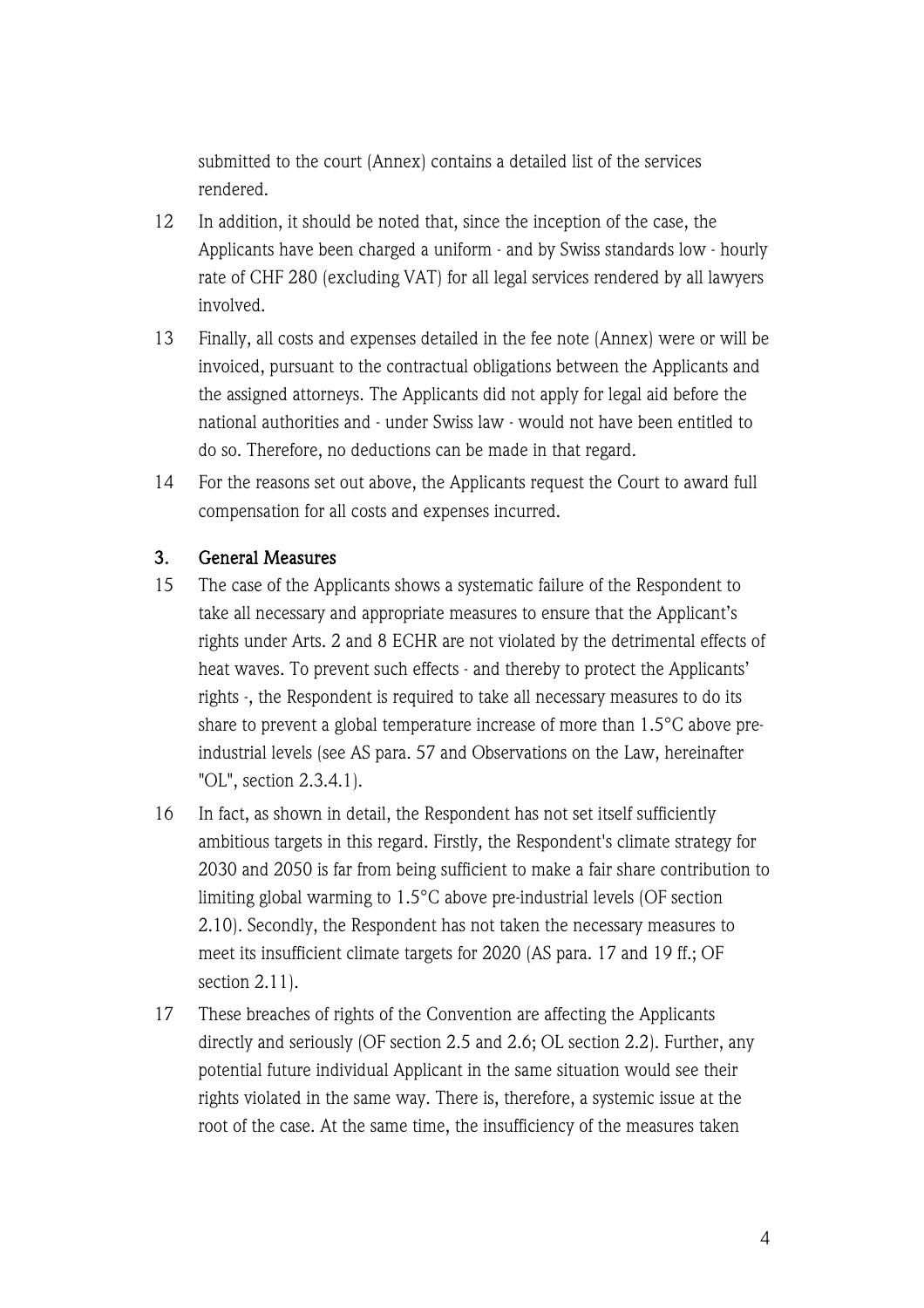and planned by Respondent has far-reaching consequences, as global warming will have devastating effects in and beyond Switzerland, *inter alia* more intense and frequent heatwaves with the associated consequences (AS section 1.1, OF section 2.3-2.5). Notably, Switzerland as an economically highly developed country is setting a dismal example for other countries among the member states of the European Council and beyond, by not pursuing its highest possible ambition and doing its fair share to limit global warming, and is herewith furthering global inaction.

- 18 Furthermore, it is clear today that to limit global warming to 1.5°C above preindustrial levels, urgent, meaningful, and ambitious action is imperative. If inaction continues and only insufficient measures are taken, global warming will - with a high degree of certainty - exceed the 1.5°C threshold in the next few years. Such a scenario will further intensify the breach of the Applicants' rights (OF section 2.4 and 2.5).
- 19 The urgency of effectively limiting global warming and the fact that the Applicants as well as any persons in a similar situation are and will continue to be affected by the Respondent's failures calls for the Court to order general measures in this case, and the Applicants request the Court to do so. In accordance with the Applicant's second request to the Court (OL, section 4), the Applicants respectfully request the Court to order the Respondent to adopt the necessary legislative and administrative framework to protect their rights, which is to do its share to prevent a global temperature increase of more than 1.5°C above pre-industrial levels.7 This includes:
	- a. ensuring a greenhouse gas emission level in 2030 that is netnegative as compared to the emissions in 1990;
	- b. reducing domestic emissions by 61% below 1990 levels by 2030, and to net-zero by 2050, as the domestic component of a.;
	- c. preventing and reducing any emissions occurring abroad that are directly or indirectly attributable to the Respondent, in line with the 1.5°C above pre-industrial levels limit;
	- d. permanently removing greenhouse gas emissions from the atmosphere and storing them in safe, ecologically and socially sound

<sup>&</sup>lt;sup>7</sup> Drawing here on the examples of general measures ordered in cases such as *Greens and M.T. v.* The United Kingdom, no. 60041/08 and 60054/08, § 110 ff., and Oleksandr Volkov v. Ukraine, no. 21722/11, § 202.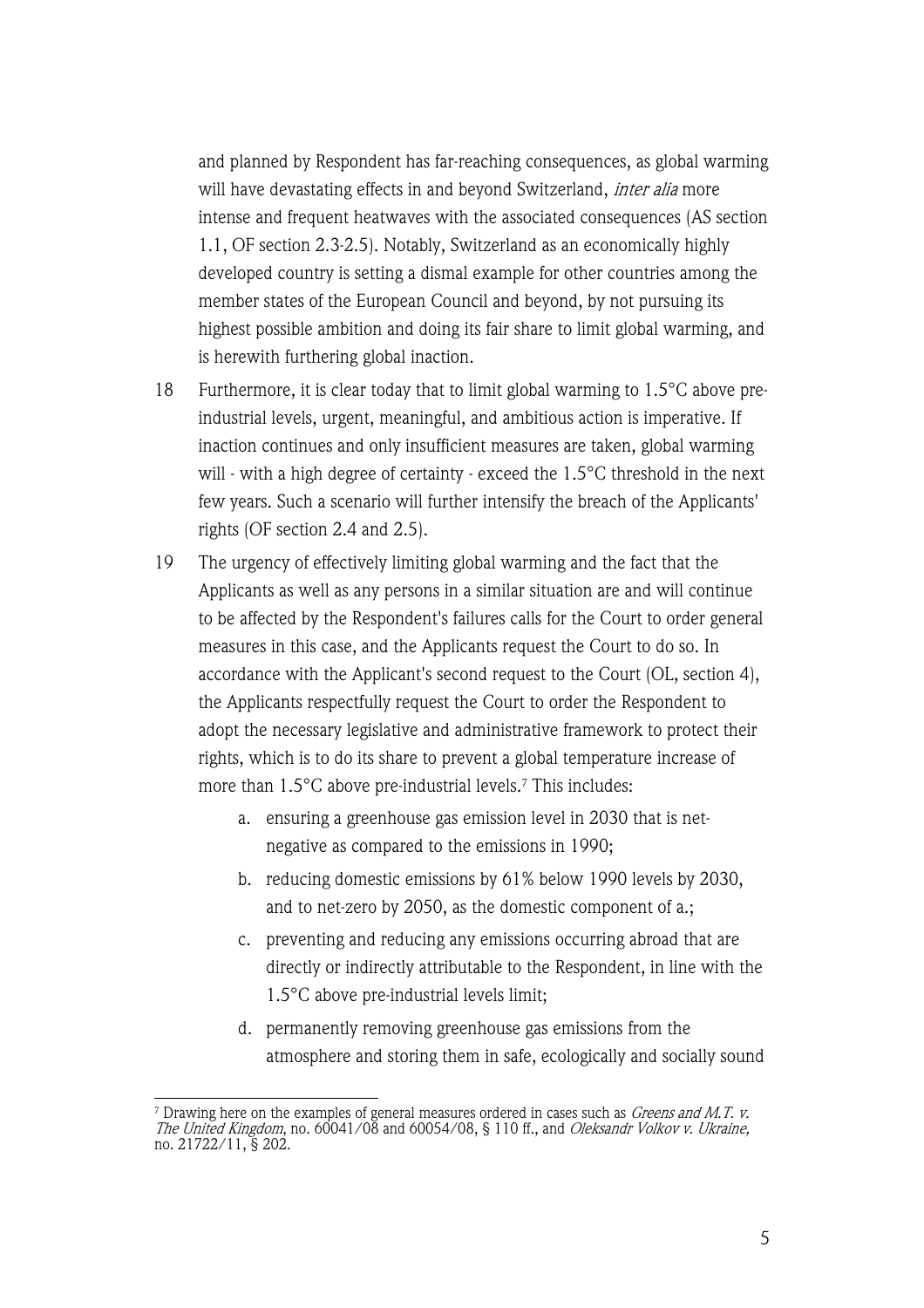greenhouse gas sinks, if, despite a., b., c., any greenhouse gas emissions continue to occur within the control of the Respondent, or the concentration of greenhouse gases in the atmosphere is exceeding the level corresponding to the 1.5ºC above pre-industrial levels limit.

- 20 Moreover, given the Respondent's continued failure to adopt the legislative and administrative framework necessary to effectively protect the Applicant's rights, the Court should set a time-limit which is adequate in view of the Applicant's requests to the Court (OL section 4) for the Respondent to implement such a framework.<sup>8</sup>
- 21 Such general measures are necessary to enable the Committee of Ministers to verify the *timely* and, regarding the necessary measures to protect the Applicant's rights, *sufficient* implementation of the Court's judgment in the present case.
- 22 Failing to order these measures would, considering the violation of the Applicant's rights, their elderly age, the urgency of the situation and the Respondent's history of inaction, likely result in a continued breach of the Applicant's rights.

#### 4. Summary of claims regarding remedies

To summarise, the Applicant respectfully requests the Court to award them just satisfaction and order general measures, as follows:

- (1) to award each individual Applicant CHF 10'000 for non-pecuniary damage;
- (2) to award CHF 324'249.25 for cost and expenses;
- (3) to order the Respondent to adopt the necessary legislative and administrative framework to do its share to prevent a global temperature increase of more than 1.5°C above pre-industrial levels, which includes:
	- a. ensuring a greenhouse gas emission level in 2030 that is netnegative as compared to the emissions in 1990;
	- b. reducing domestic emissions by 61% below 1990 levels by 2030, and to net-zero by 2050, as the domestic component of a.;

<sup>8</sup> Greens And M.T. v. The United Kingdom, no. 60041/08 and 60054/08, § 115.